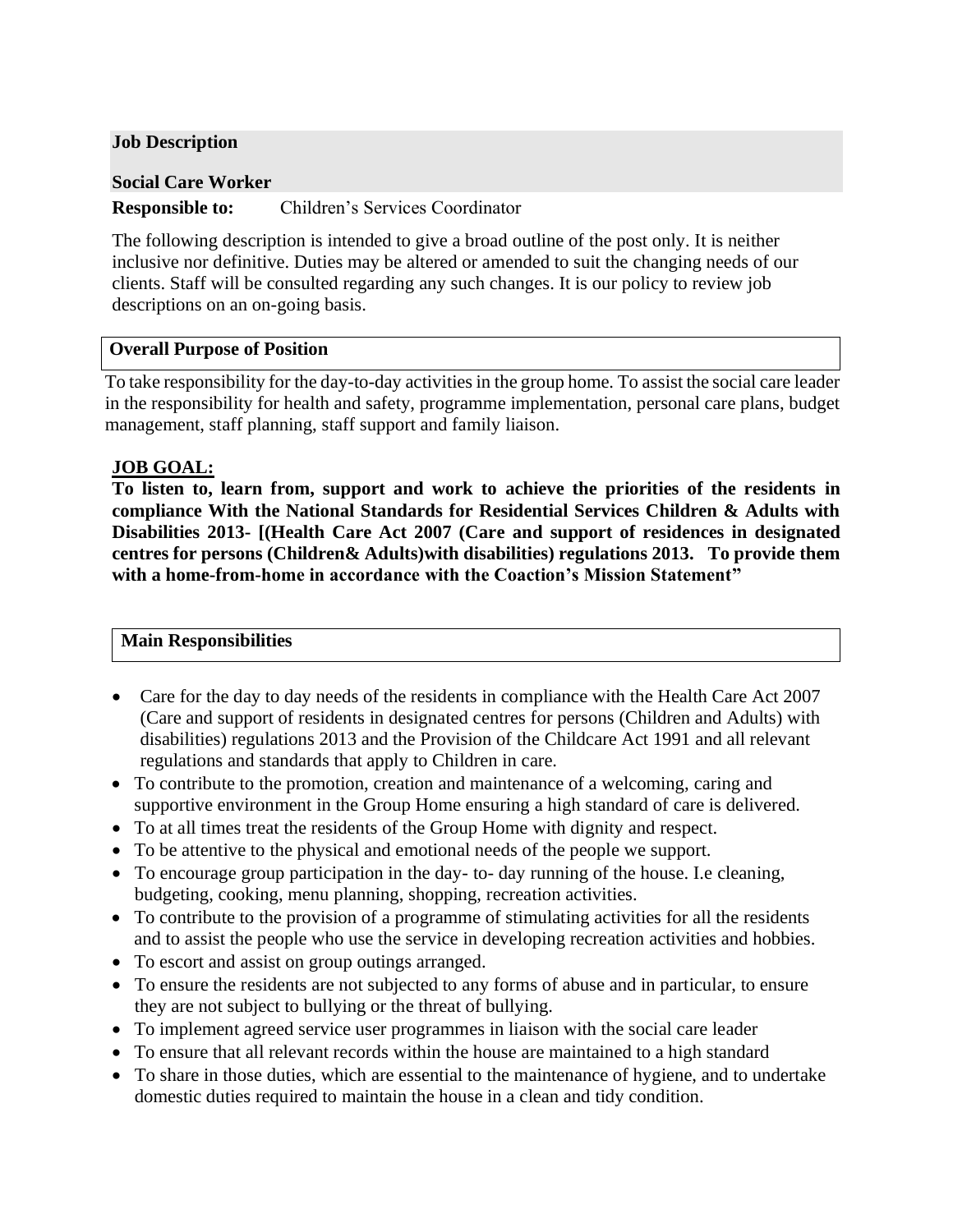- Under the guidance of the Children's Services Coordinator to maintain good relationships with the clients families and other professionals.
- To participate in staff meetings.
- To ensure that health and safety guidelines are adhered to at all times.
- To ensure that all accidents/ incidents and complaints are reported and appropriately dealt with in line with CoAction's policies and procedures.
- To keep the Children's Services Coordinator informed of all matters relating to the residents welfare through regular reports and oral communication.
- To be alert to any possible danger, either from defects in premises or equipment, to address and bring to the notice of the Children's Services Coordinator
- In the event of any immediate danger, to take appropriate action to reduce the risk of physical injury.
- To develop relevant skills and abilities by taking part in training courses open to you.
- To deliver induction and training to residential staff as agreed with the Children's Services Coordinator
- To carry out day-to-day supervision of staff reporting to you.
- To contribute in a positive and energetic manner to the overall development of CoAction and the services it provides.
- To ensure that all policies are adhered to at all times.
- Whilst acknowledging the need for the professional sharing of information within the team, you are required to have strict regard to confidentiality within the team.
- To carry out other duties which may be agreed from time to time in discussion with the Children's Services Coordinator
- Teaching daily living  $&$  social skills to the residents
- To administer and record prescribed medication to residents.
- To be an active member of the day/residential team and attend meetings/case conferences etc. as required.

# **HEALTH & SAFETY**

- To be aware of and practice the correct use of all aids and appliances e.g. Hoists.
- Ensure all accidents/incidents are reported and documented in accident/incident book as held in each area.
- Make oneself aware of the Foundation's duties and the employee duties under the Safety, Health and Welfare at work Act 2005.
- Report faulty equipment and fittings to the Person in Charge, Staff Nurse/Supervisor.
- To ensure adequate knowledge of emergency actions and plans.
- To ensure fire and safety precautions are implemented and maintained

# **LEADERSHIP**

• Under the direction of the Children's Services Coordinator, the Social Care Worker will manage, develop and support staff individually and as a team including induction, supervisory support and training in line with Foundation's practices and the Health Care Act 2007 (Care and support of residents in designated centres for persons (Children and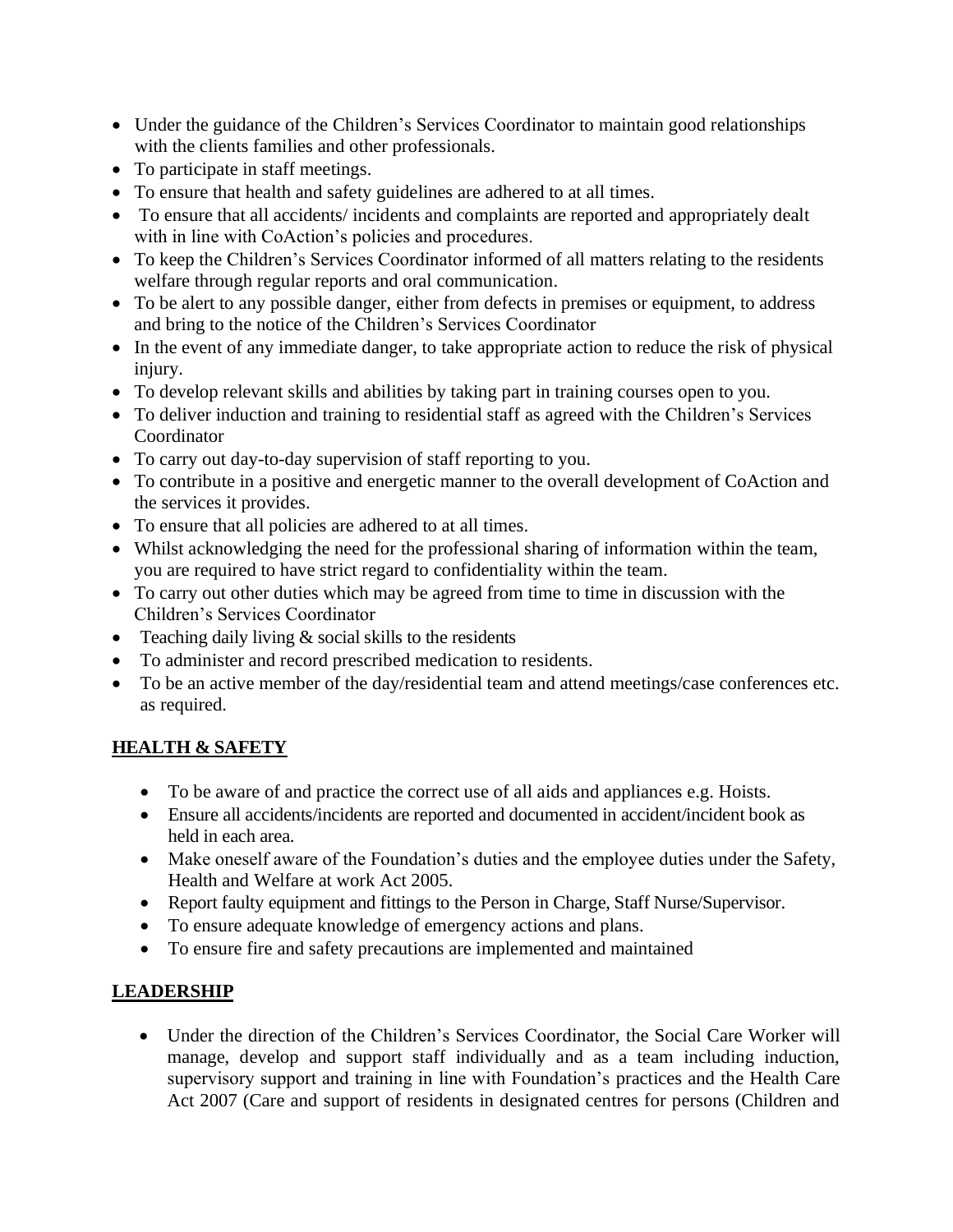Adults) with disabilities) regulations 2013 and the Provision of the Childcare Act 1991 and all relevant regulations and standards that apply to Children in care as and when required.

- To take an active role in the co-ordination and development of individual plans in order to meet the needs of the people we support.
- Hold supervision meeting with support staff as directed by the PIC.
- To carry out goal setting and development with support staff.
- Ensure that staff are aware of and adhere to Foundations Policies and Procedures.
- To develop and maintain effective communication systems both formal and informal with residents, colleagues, families and stakeholders.
- Promote dignity at work and show respect to residents, colleagues, families and stakeholders in course of duty.
- To ensure that staff establish and maintain relationships with the residents which are based on respect and equality and promote their independence.
- To embrace advocacy in the delivery of person centered care.
- To ensure that complaints received are dealt with in accordance with the Foundation's complaints policy.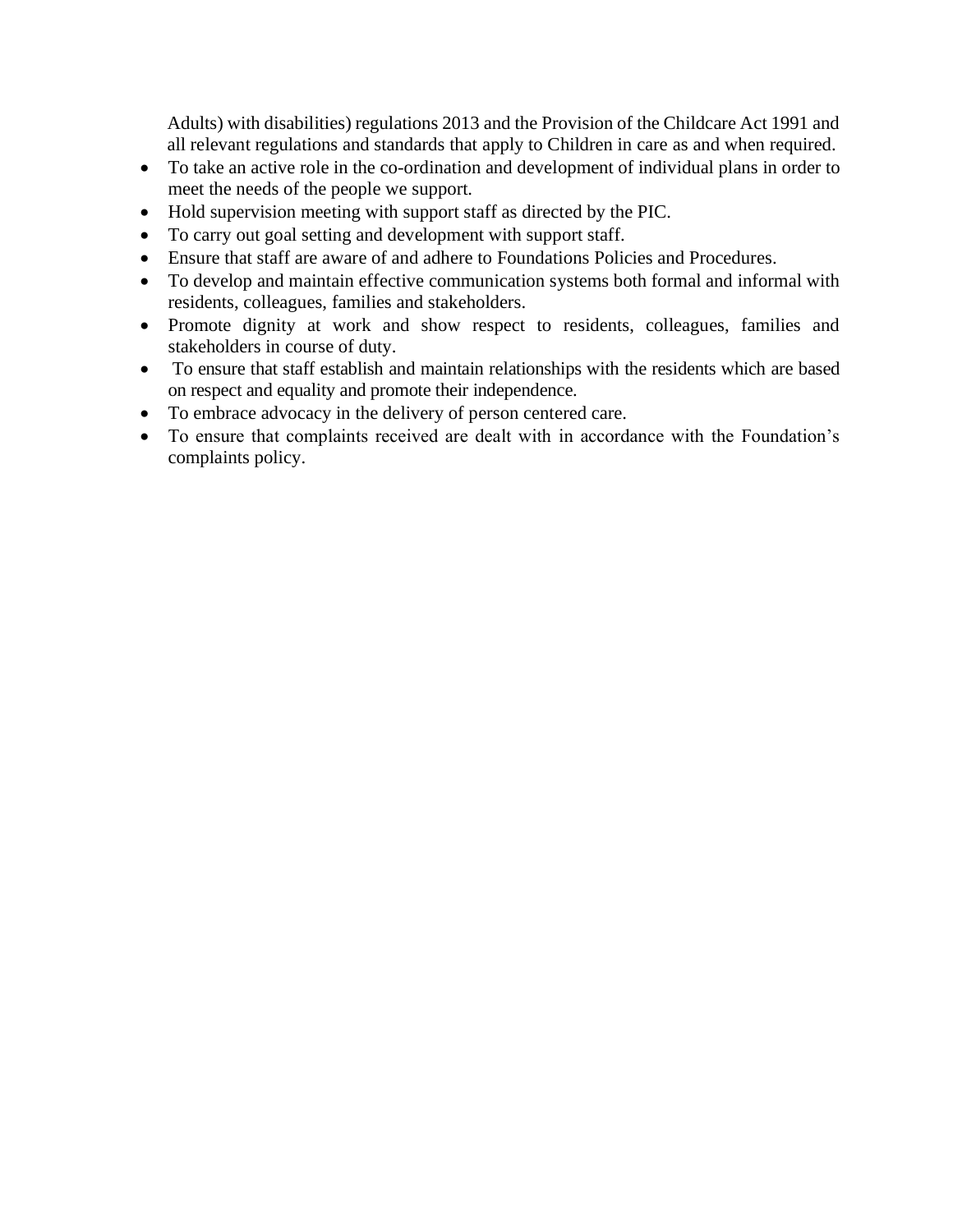### **Social Care Worker Person Specification**

#### **Overall Position Purpose:**

To take overall responsibility for the operation of the Designated Centre. This includes being responsible for health and safety, programme developments, personal care plans, budget management, staff planning, staff support and family liaison.

| <b>Essential Qualifications</b>                                                                                                                                                                                                                                                                                                                                                                                                                                                                                                                                                                                                                                                                                                                                                                                                                                                                                                                                 | <b>Desirable Qualifications</b>                   |
|-----------------------------------------------------------------------------------------------------------------------------------------------------------------------------------------------------------------------------------------------------------------------------------------------------------------------------------------------------------------------------------------------------------------------------------------------------------------------------------------------------------------------------------------------------------------------------------------------------------------------------------------------------------------------------------------------------------------------------------------------------------------------------------------------------------------------------------------------------------------------------------------------------------------------------------------------------------------|---------------------------------------------------|
| A recognised qualification that involves a<br>third level supervised practice element to<br>the course.<br>or<br>A recognised professional qualification for<br>Social Care, outlined as follows;<br>Youth and Community Degree<br>BA & Hdip<br>NQSW/BSW/MSW<br><b>Nursing Qualification (RGN/RNID/ENMH)</b><br>i.e<br>HETAC/DIT/(UCC) Diploma in Social<br>$\qquad \qquad \blacksquare$<br>Care<br><b>HETAC/DIT National Diploma in Applied</b><br>$\overline{\phantom{0}}$<br><b>Social Studies</b><br>HETAC/DIT National Diploma in<br>$\qquad \qquad -$<br>Childcare<br>DIT Diploma in Applied Social Care<br>National Diploma in Applied Social<br>Studies (Disabilities), The Open Training<br>College, (HETAC) accredited.<br><b>Registered Nurse Intellectual Disability</b><br>$\overline{\phantom{m}}$<br>(RNID)<br>RNMH qualification is also recognised<br>$\overline{\phantom{a}}$<br>under the above guidelines.<br>Driving licence is essential. |                                                   |
| <b>Essential Knowledge, Skills &amp; Abilities</b>                                                                                                                                                                                                                                                                                                                                                                                                                                                                                                                                                                                                                                                                                                                                                                                                                                                                                                              | <b>Desirable Knowledge Skills &amp; Abilities</b> |
| Interpersonal skills,<br>Ability to relate to people with intellectual<br>disabilities, Flexibility,<br>Willingness to learn<br>Ability to work on own initiative<br>Knowledge of advocacy and practical<br>application.<br>Ability to write reports<br><b>Computer literacy</b><br>Good communications skills<br>Leadership ability                                                                                                                                                                                                                                                                                                                                                                                                                                                                                                                                                                                                                            |                                                   |